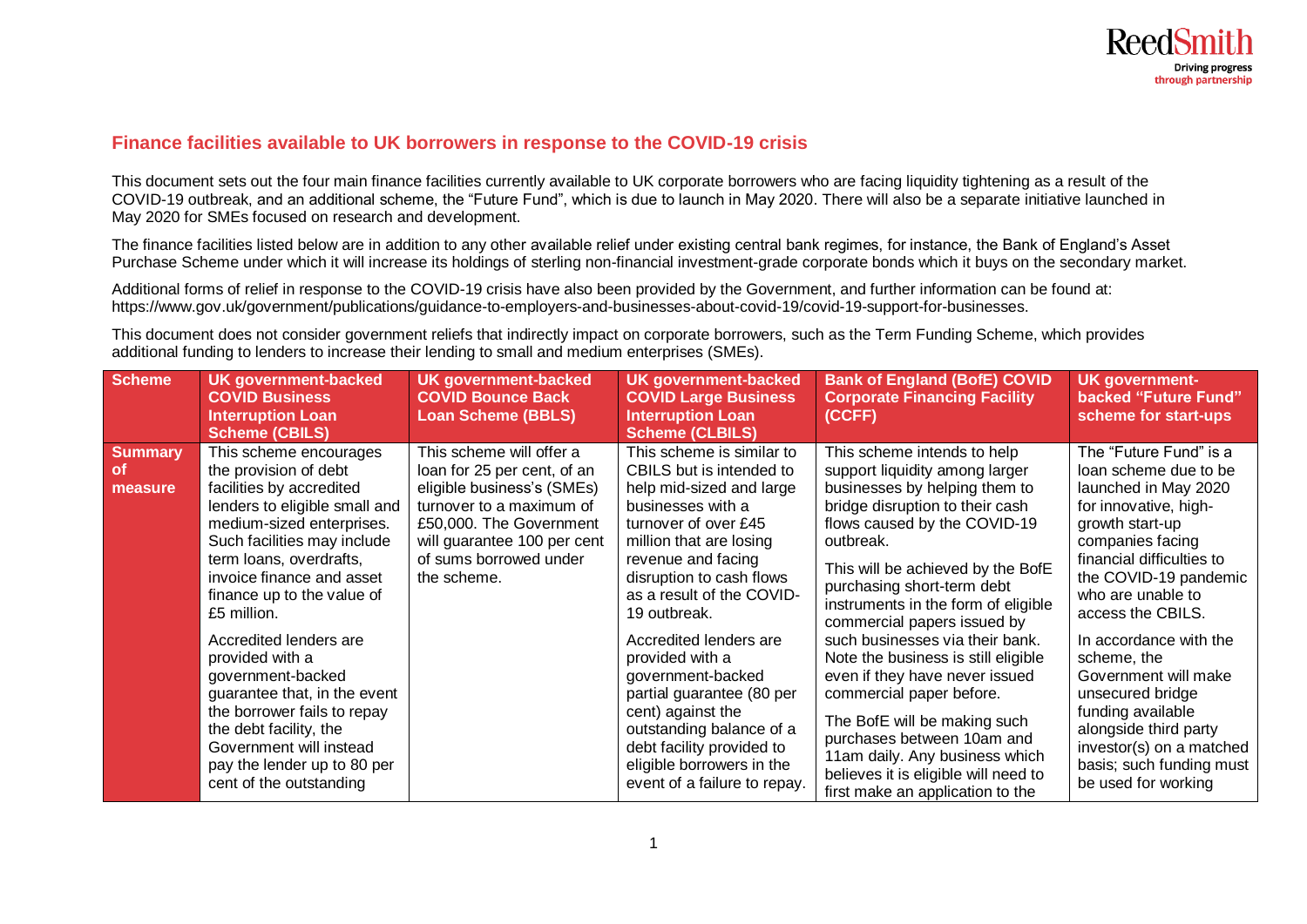

 $\overline{a}$ <sup>1</sup> It is unclear what is meant by the term 'group'. The FAQs refer to a control relationship on a legal or de facto basis. Further guidance on what this actually means may be provided at a later date.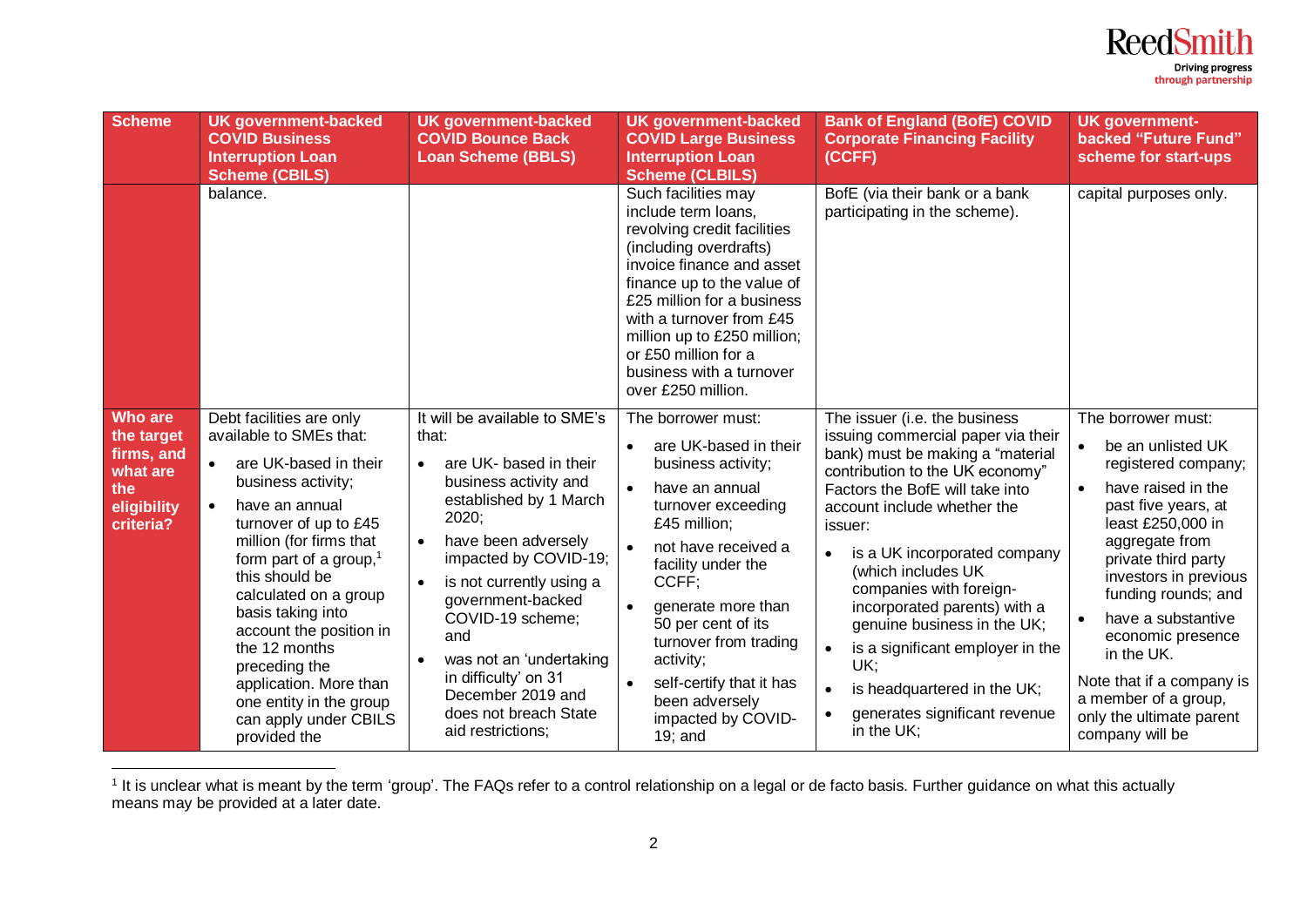

| <b>Scheme</b> | <b>UK government-backed</b><br><b>COVID Business</b><br><b>Interruption Loan</b><br><b>Scheme (CBILS)</b>                                                                                                                                                                                                                                                                                                                                                                                                                                                                                                                                                                                                                                                                                                                          | <b>UK government-backed</b><br><b>COVID Bounce Back</b><br><b>Loan Scheme (BBLS)</b>                                                                                                                                                                                                                                                                                                                                                                                                                                                                                                                                                                                                                                                                                             | <b>UK government-backed</b><br><b>COVID Large Business</b><br><b>Interruption Loan</b><br><b>Scheme (CLBILS)</b>                                                                                                                                                                                                                                                                                                                                                                                                                                                                                                          | <b>Bank of England (BofE) COVID</b><br><b>Corporate Financing Facility</b><br>(CCFF)                                                                                                                                                                                                                                                                                                                                                                                                                                                                                                                                                                                                                                                                                                                                                                                                                                                                                                                                                                                                                                    | <b>UK government-</b><br>backed "Future Fund"<br>scheme for start-ups |
|---------------|------------------------------------------------------------------------------------------------------------------------------------------------------------------------------------------------------------------------------------------------------------------------------------------------------------------------------------------------------------------------------------------------------------------------------------------------------------------------------------------------------------------------------------------------------------------------------------------------------------------------------------------------------------------------------------------------------------------------------------------------------------------------------------------------------------------------------------|----------------------------------------------------------------------------------------------------------------------------------------------------------------------------------------------------------------------------------------------------------------------------------------------------------------------------------------------------------------------------------------------------------------------------------------------------------------------------------------------------------------------------------------------------------------------------------------------------------------------------------------------------------------------------------------------------------------------------------------------------------------------------------|---------------------------------------------------------------------------------------------------------------------------------------------------------------------------------------------------------------------------------------------------------------------------------------------------------------------------------------------------------------------------------------------------------------------------------------------------------------------------------------------------------------------------------------------------------------------------------------------------------------------------|-------------------------------------------------------------------------------------------------------------------------------------------------------------------------------------------------------------------------------------------------------------------------------------------------------------------------------------------------------------------------------------------------------------------------------------------------------------------------------------------------------------------------------------------------------------------------------------------------------------------------------------------------------------------------------------------------------------------------------------------------------------------------------------------------------------------------------------------------------------------------------------------------------------------------------------------------------------------------------------------------------------------------------------------------------------------------------------------------------------------------|-----------------------------------------------------------------------|
|               | consolidated group<br>turnover does not<br>exceed £45 million);<br>generate more than 50<br>$\bullet$<br>per cent of their<br>turnover from trading<br>activity;<br>will use the facility to<br>$\bullet$<br>primarily support<br>trading in the UK;<br>have a borrowing<br>$\bullet$<br>proposal which, were it<br>not for the COVID-19<br>pandemic, would be<br>considered viable by a<br>lender; and<br>must self-certify that<br>$\bullet$<br>they has been<br>adversely impacted by<br>COVID-19<br>The persons that are able<br>to benefit from the CBILS<br>comprise the following,<br>provided their business<br>activity is operated through<br>a business account:<br>sole traders;<br>$\bullet$<br>freelancers;<br>$\bullet$<br>body corporates;<br>$\bullet$<br>limited partnerships;<br>$\bullet$<br>limited liability | at the time of<br>$\bullet$<br>submitting their loan<br>application, the<br>business is neither in<br>bankruptcy, debt<br>restructuring<br>proceedings, liquidation<br>or similar; and<br>more than 50% of the<br>$\bullet$<br>income of the business<br>(together with that of<br>any member of any<br>group of which it is a<br>part) is derived from its<br>trading activity.<br>The following trades and<br>organisations cannot apply:<br>banks, building<br>$\bullet$<br>societies, insurers and<br>reinsurers (but not<br>insurance brokers);<br>public-sector bodies;<br>$\bullet$<br>State-funded primary<br>$\bullet$<br>and secondary schools;<br>and<br>an individual other than<br>$\bullet$<br>a sole trader or a<br>partner acting on behalf<br>of a partnership. | have a borrowing<br>proposal which:<br>the lender would<br>a)<br>consider viable,<br>were it not for the<br>current<br>pandemic;<br>the lender<br>b)<br>believes will<br>enable the<br>business to trade<br>out of any short-<br>to medium-term<br>difficulty.<br>Businesses from any<br>sector can apply, except<br>the following:<br>credit institutions,<br>building societies,<br>insurers and<br>reinsurers (but not<br>insurance brokers);<br>public-sector bodies;<br>further education<br>$\bullet$<br>establishments (if<br>grant-funded); and<br>State-funded primary<br>$\bullet$<br>and secondary<br>schools. | serves a large number of<br>$\bullet$<br>customers in the UK; and<br>has number of operation sites<br>in the UK.<br>Be able to demonstrate that it was<br>in "sound financial health" prior to<br>the COVID-19 pandemic<br>This translates as an issuer who,<br>as of 1 March 2020, had a short<br>or long-term rating of investment<br>grade. There are different ways<br>issuers may be able to<br>demonstrate they were<br>'investment grade':<br>By having or acquiring a public<br>$\mathbf{1}$ .<br>investment grade rating from<br>one of the major credit ratings<br>agencies (S&P, Moody's, Fitch<br>or DBRS Morningstar). An<br>investment grade rating<br>means either: (i) a short-term<br>credit rating of A3/P3/F3/R3 or<br>above; or (ii) a long term credit<br>rating of BBB-/Baa3/BBB-<br>/BBB (low) or above. Note that<br>if multiple ratings have been<br>obtained; it is the lowest rating<br>that will be considered and<br>must also be equivalent to<br>investment grade.<br>In the event an issuer does<br>$\overline{2}$<br>not have a public credit rating,<br>by applying to the BofE for a | considered and must<br>meet the eligibility<br>criteria.              |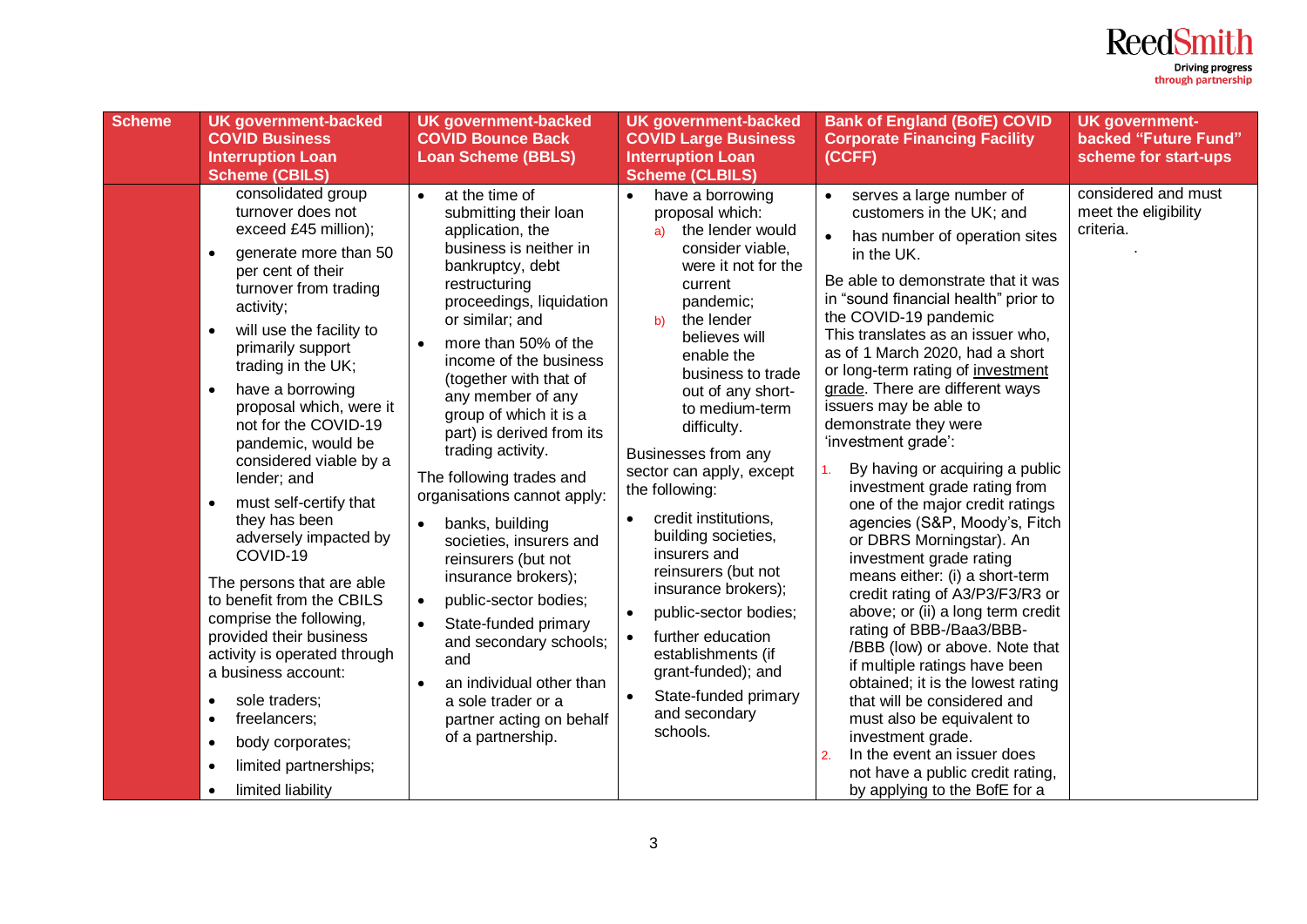

| <b>Scheme</b> | <b>UK government-backed</b><br><b>COVID Business</b><br><b>Interruption Loan</b><br><b>Scheme (CBILS)</b>                                                                                                                                                                                                                                                                                                                                                         | <b>UK government-backed</b><br><b>COVID Bounce Back</b><br><b>Loan Scheme (BBLS)</b> | <b>UK government-backed</b><br><b>COVID Large Business</b><br><b>Interruption Loan</b><br><b>Scheme (CLBILS)</b> | <b>Bank of England (BofE) COVID</b><br><b>Corporate Financing Facility</b><br>(CCFF)                                                                                                                                                                                                                                                                                                                                                                                                                                                                                                                                                                                                                | <b>UK government-</b><br>backed "Future Fund"<br>scheme for start-ups |
|---------------|-------------------------------------------------------------------------------------------------------------------------------------------------------------------------------------------------------------------------------------------------------------------------------------------------------------------------------------------------------------------------------------------------------------------------------------------------------------------|--------------------------------------------------------------------------------------|------------------------------------------------------------------------------------------------------------------|-----------------------------------------------------------------------------------------------------------------------------------------------------------------------------------------------------------------------------------------------------------------------------------------------------------------------------------------------------------------------------------------------------------------------------------------------------------------------------------------------------------------------------------------------------------------------------------------------------------------------------------------------------------------------------------------------------|-----------------------------------------------------------------------|
|               | partnerships; and<br>Any other legal entity<br>$\bullet$<br>carrying out business in<br>the UK with an annual<br>turnover up to £45<br>million.<br>The following trades and<br>organisations cannot apply:<br>banks:<br>٠<br>insurers and reinsurers<br>(but not insurance<br>brokers);<br>public-sector bodies<br>$\bullet$<br>further education<br>$\bullet$<br>establishments;<br>employer, professional,<br>$\bullet$<br>religious or political<br>membership |                                                                                      |                                                                                                                  | credit rating (which will<br>essentially be achieved by the<br>BofE aggregating estimates<br>from the largest UK banks).<br>An issuer thinking of this route<br>should first check with their<br>main bank if their business<br>was rated by the bank as<br>investment grade internally.<br>In the event an issuer believes<br>$\overline{3}$<br>it is unlikely they were rated<br>investment grade by multiple<br>banks; by seeing an<br>assessment from one of the<br>major creit rating agencies<br>mentioned above (with such<br>assessment considering the<br>position as of 1 March 2020)<br>which can then be shared with<br>the BofE and HM Treasury.<br>The following entities will not be |                                                                       |
|               | organisations; and<br>trade unions.<br>$\bullet$                                                                                                                                                                                                                                                                                                                                                                                                                  |                                                                                      |                                                                                                                  | eligible:                                                                                                                                                                                                                                                                                                                                                                                                                                                                                                                                                                                                                                                                                           |                                                                       |
|               | Note that on 1 April 2020,<br>the Finance and Leasing<br>Association (FLA)<br>published a statement<br>clarifying that following                                                                                                                                                                                                                                                                                                                                  |                                                                                      |                                                                                                                  | financial sector entity (i.e.<br>firms regulated by the<br><b>Financial Conduct</b><br>Authority/Prudential<br>Regulation Authority);                                                                                                                                                                                                                                                                                                                                                                                                                                                                                                                                                               |                                                                       |
|               | discussions with the<br>Government (via the British<br>Business Bank (BBB)),<br>independent and non-bank<br>lenders will be able to<br>access funding as                                                                                                                                                                                                                                                                                                          |                                                                                      |                                                                                                                  | leverage investment vehicle;<br>companies within a group that<br>is predominantly active in<br>businesses subject to<br>Financial Services regulation;<br>and                                                                                                                                                                                                                                                                                                                                                                                                                                                                                                                                       |                                                                       |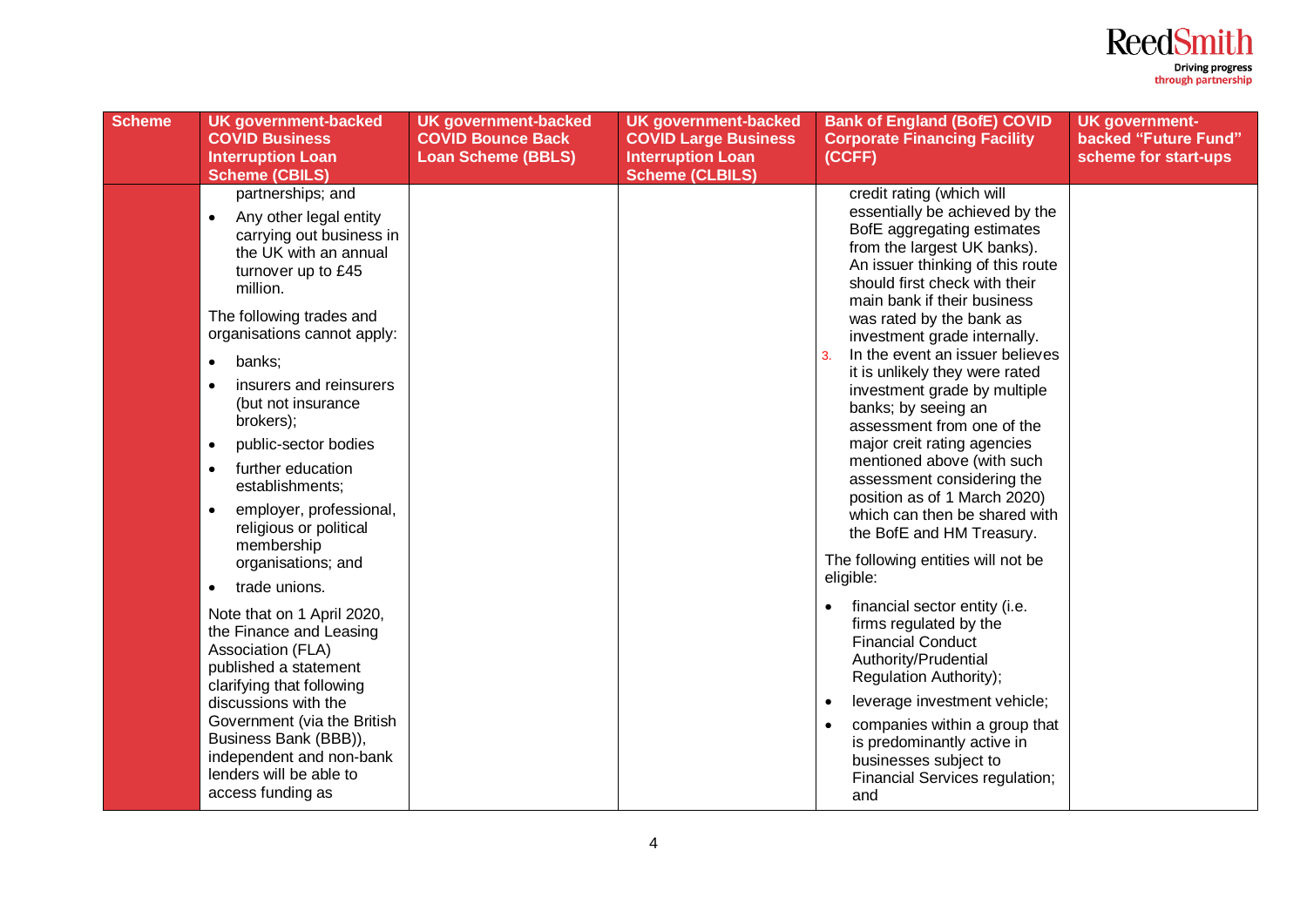

| <b>Scheme</b>                                                                                                             | <b>UK government-backed</b><br><b>COVID Business</b><br><b>Interruption Loan</b><br><b>Scheme (CBILS)</b>                                                                                                                                                                                                                                                                                                                                                          | <b>UK government-backed</b><br><b>COVID Bounce Back</b><br><b>Loan Scheme (BBLS)</b>                                                                                                                                                                                                                                                                                                                                                                                                                | <b>UK government-backed</b><br><b>COVID Large Business</b><br><b>Interruption Loan</b><br><b>Scheme (CLBILS)</b>                                                                                                                                                                                                                                                          | <b>Bank of England (BofE) COVID</b><br><b>Corporate Financing Facility</b><br>(CCFF)                                                                                                                                                                                                                                                                                                                                                                                                                                                                                    | <b>UK government-</b><br>backed "Future Fund"<br>scheme for start-ups                                                                                                                                                                                                                                                                                                                                                                                                                 |
|---------------------------------------------------------------------------------------------------------------------------|--------------------------------------------------------------------------------------------------------------------------------------------------------------------------------------------------------------------------------------------------------------------------------------------------------------------------------------------------------------------------------------------------------------------------------------------------------------------|-----------------------------------------------------------------------------------------------------------------------------------------------------------------------------------------------------------------------------------------------------------------------------------------------------------------------------------------------------------------------------------------------------------------------------------------------------------------------------------------------------|---------------------------------------------------------------------------------------------------------------------------------------------------------------------------------------------------------------------------------------------------------------------------------------------------------------------------------------------------------------------------|-------------------------------------------------------------------------------------------------------------------------------------------------------------------------------------------------------------------------------------------------------------------------------------------------------------------------------------------------------------------------------------------------------------------------------------------------------------------------------------------------------------------------------------------------------------------------|---------------------------------------------------------------------------------------------------------------------------------------------------------------------------------------------------------------------------------------------------------------------------------------------------------------------------------------------------------------------------------------------------------------------------------------------------------------------------------------|
|                                                                                                                           | borrowers. Certain other<br>financial services firms,<br>such as FCA-regulated<br>intermediaries and<br>advisers, may be eligible to<br>apply for funding if they<br>satisfy the relevant criteria.                                                                                                                                                                                                                                                                |                                                                                                                                                                                                                                                                                                                                                                                                                                                                                                     |                                                                                                                                                                                                                                                                                                                                                                           | public bodies or authorities.<br>Notwithstanding the above, a<br>business can be: A finance<br>subsidiary (In these cases, the<br>BofE will require an acceptable<br>guarantee from the parent<br>company. Where the parent<br>company is not UK incorporated,<br>the guarantor should provide a<br>legal opinion on the guarantee.<br>Pro forma documents are<br>available).                                                                                                                                                                                           |                                                                                                                                                                                                                                                                                                                                                                                                                                                                                       |
| What are<br>the<br>eligibility<br>criteria of<br>financial<br>instrumen<br>ts, or<br>features of<br>the debt<br>facility? | <b>Finance terms:</b><br>There is no guarantee fee<br>for SMEs to access the<br>CBILS.<br>The maximum value of a<br>facility is £5 million,<br>available on repayment<br>terms of up to six years for<br>term loans and asset<br>finance. For overdrafts and<br>invoice finance facilities,<br>terms will be up to three<br>years.<br>The Government will<br>guarantee to the lender up<br>to 80 per cent of the<br>outstanding guarantee<br>facility balance. The | <b>Finance Terms:</b><br>A loan for 25 per cent of an<br>eligible business's turnover<br>(for amounts between<br>£2,000 - £50,000).<br>The government has set<br>the interest rate for this<br>facility at 2.5% per annum.<br>The UK Government will<br>guarantee 100 per cent of<br>the loan and will pay fees<br>and interest for the first 12<br>months.<br>No principal repayments<br>will be due during the first<br>12 months. No guarantee<br>fee for businesses or<br>lenders to access the | <b>Finance Terms:</b><br>The minimum maturity is<br>three months and the<br>maximum maturity is 3<br>years.<br>The financing can take<br>the form of:<br>a term loan;<br>$\bullet$<br>revolving credit facility<br>(including an<br>overdraft);<br>invoice financing; or<br>asset financing<br>The Government will<br>guarantee to the lender<br>up to 80 per cent of the | The commercial paper must:<br>Use the pre-approved or at least,<br>be based on standard commercial<br>paper issued using ICMA<br>standard documentation.<br>Note ICMA is making its<br>documentation available for free<br>to non-ICMA members.<br>Commercial paper that includes<br>non-standard features (e.g.<br>extendibility or subordination) will<br>not be approved.<br>The documentation should<br>include key standard terms such<br>as the documentation being<br>governed by English law and<br>being subject to the jurisdiction of<br>the English courts. | <b>Finance Terms:</b><br>The minimum amount of<br>the loan to be provided<br>by the Government will<br>be £125, 00 and the<br>maximum £5 million.<br>The amount being<br>provided by the<br>Government must be<br>matched such that the<br>Government's provision<br>is no more than 50 per<br>cent of the overall bridge<br>funding being provided.<br>Note that there is no cap<br>on the matched amount<br>provided by third party<br>investors (which can<br>therefore exceed the |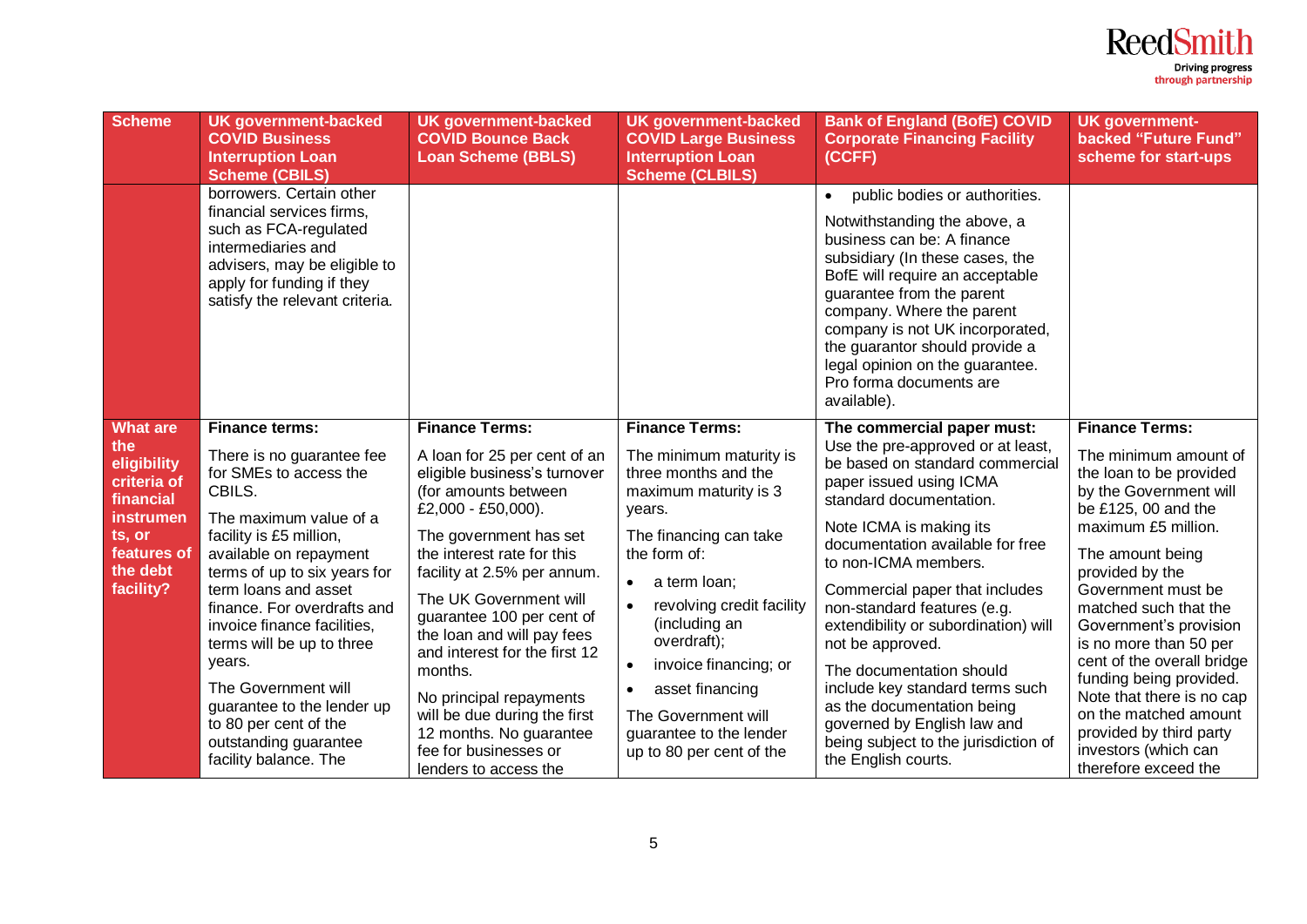

| <b>Scheme</b> | <b>UK government-backed</b><br><b>COVID Business</b><br><b>Interruption Loan</b><br><b>Scheme (CBILS)</b>                                                                                                                                | <b>UK government-backed</b><br><b>COVID Bounce Back</b><br><b>Loan Scheme (BBLS)</b>                                                                                                                                                                                                                                                                                                                              |                                                                                                                                                                                                                                                                                                                              | <b>UK government-backed</b><br><b>COVID Large Business</b><br><b>Interruption Loan</b><br><b>Scheme (CLBILS)</b>                                                                             | (CCFF)                                                                                                | <b>Bank of England (BofE) COVID</b><br><b>Corporate Financing Facility</b>                                                                                                                                                                          | <b>UK government-</b><br>backed "Future Fund"<br>scheme for start-ups |
|---------------|------------------------------------------------------------------------------------------------------------------------------------------------------------------------------------------------------------------------------------------|-------------------------------------------------------------------------------------------------------------------------------------------------------------------------------------------------------------------------------------------------------------------------------------------------------------------------------------------------------------------------------------------------------------------|------------------------------------------------------------------------------------------------------------------------------------------------------------------------------------------------------------------------------------------------------------------------------------------------------------------------------|----------------------------------------------------------------------------------------------------------------------------------------------------------------------------------------------|-------------------------------------------------------------------------------------------------------|-----------------------------------------------------------------------------------------------------------------------------------------------------------------------------------------------------------------------------------------------------|-----------------------------------------------------------------------|
|               | borrower remains 100 per<br>cent liable for the debt.<br>For borrowers, the<br>Government will provide a<br>'Business Interruption<br>Payment' equivalent to 12<br>months of interest and fees                                           | scheme.<br>Tenors will be up to six<br>years but early repayment<br>is allowed without early<br>repayment fees.<br>In contrast to the CBILS,<br>there will be no forward-<br>looking tests of business<br>viability.<br><b>Security and guarantees</b><br>No personal guarantees<br>are allowed, and no<br>recovery action can be<br>taken over a principal<br>private residence or<br>principal private vehicle. | outstanding guarantee<br>facility balance. The<br>borrower remains 100 per<br>cent liable for the debt.<br>The amount borrowed<br>should not exceed either<br>(i) twice the borrower's<br>annual wage bill for the<br>most recent year<br>available, or (ii) 25 per<br>cent of the borrower's<br>total turnover for the most | Be issued<br>directly<br>into<br>Euroclear<br>and/or<br>Clearstre<br>am                                                                                                                      | Where longer-term<br>debt is issued, this<br>may be subject to<br>other asset purchase<br>frameworks. | amount provided by the<br>Government).                                                                                                                                                                                                              |                                                                       |
|               | payable on the facility.<br>Some lenders have<br>confirmed they will not<br>charge an arrangement fee<br>or early repayment charge<br>to SMEs taking advantage                                                                           |                                                                                                                                                                                                                                                                                                                                                                                                                   |                                                                                                                                                                                                                                                                                                                              | recent year available.<br>With appropriate<br>justification and based on<br>self-certification of the<br>borrower, the amount may<br>be increased to cover the<br>borrower's liquidity needs |                                                                                                       | Euroclear and<br>Clearstream usually<br>take 10 business<br>days to approve<br>documentation                                                                                                                                                        |                                                                       |
|               | of the CBILS. Fishery,<br>aquaculture and agriculture<br>businesses may not be<br>able to benefit from the full<br><b>Business Interruption</b><br>Payment.                                                                              |                                                                                                                                                                                                                                                                                                                                                                                                                   |                                                                                                                                                                                                                                                                                                                              |                                                                                                                                                                                              | Be issued in sterling<br>nearest £0.1 million.                                                        | The minimum size of an individual<br>security to be purchased from any<br>individual issuer is £1 million, and<br>offers must be rounded to the                                                                                                     |                                                                       |
|               | <b>Security and guarantees:</b><br>For facilities under<br>£250,000, no personal<br>guarantees may be taken.<br>For facilities above<br>£250,000:<br>personal guarantees<br>$\bullet$<br>may be required, at the<br>lender's discretion; |                                                                                                                                                                                                                                                                                                                                                                                                                   | a)<br>b)                                                                                                                                                                                                                                                                                                                     | for the next 12 months.<br>Unlike the CBILS:<br>the Government<br>will not pay the<br>first 12 months of<br>interest charges<br>and any<br>arrangement<br>fees; but;<br>the CLBILS           | is set out below:<br>Rating/eq<br>uivalent<br>A1/P1/F1/                                               | For primary market purchases,<br>the BofE will impose individual<br>issuer limits, the quantum of<br>which depends on differing<br>factors. An indicative guide to the<br>maximums dependent on ratings<br>Initial issuer limit<br>Up to £1 billion |                                                                       |
|               | <b>Principal Private</b><br>$\bullet$<br>Residence is not to be<br>taken as security; and                                                                                                                                                |                                                                                                                                                                                                                                                                                                                                                                                                                   |                                                                                                                                                                                                                                                                                                                              | guarantee will<br>cover interest and<br>fees, as well as                                                                                                                                     | R <sub>1</sub><br>A2/P2/F2/                                                                           | Up to £600 million                                                                                                                                                                                                                                  |                                                                       |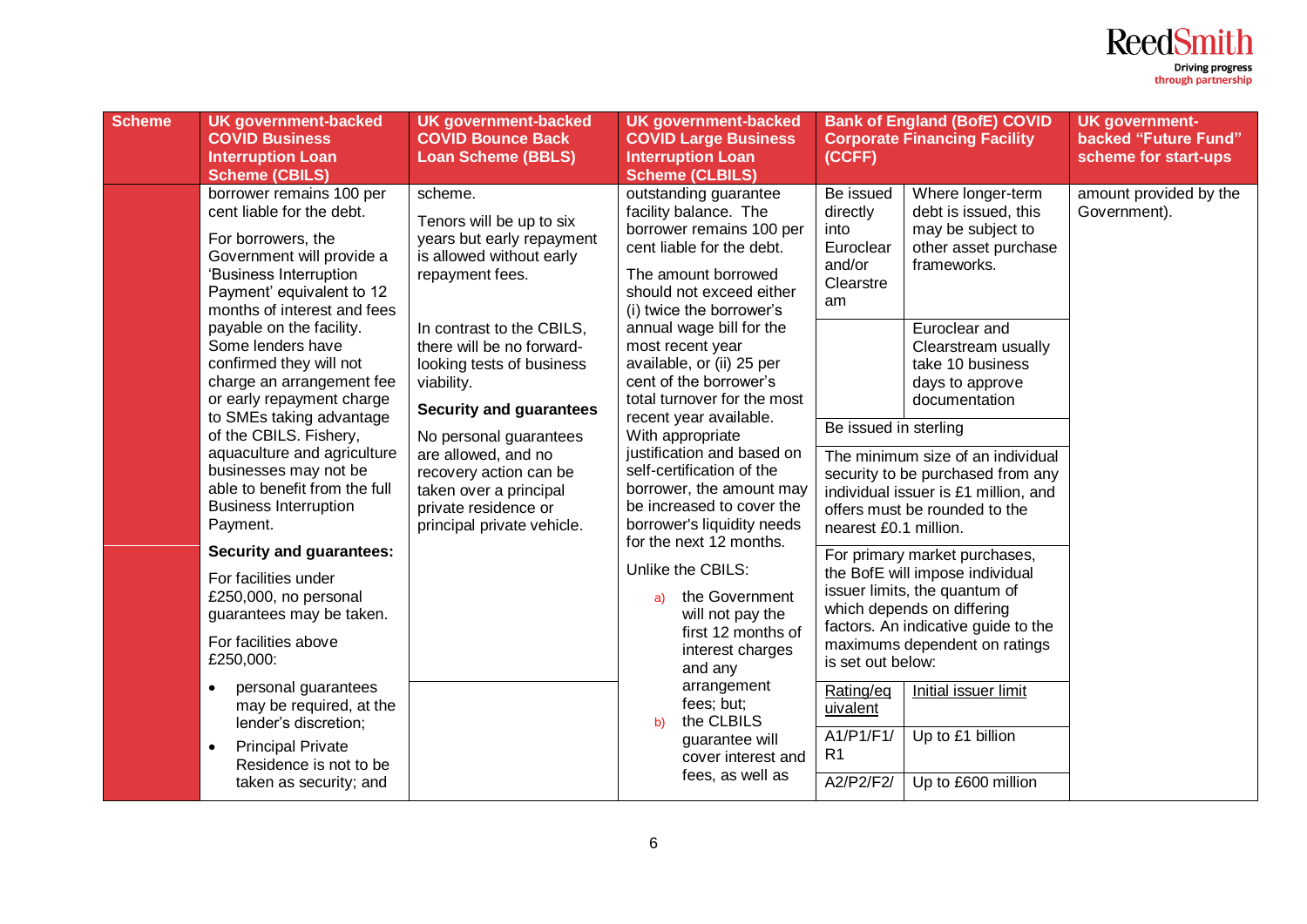

| <b>Scheme</b> | <b>UK government-backed</b><br><b>COVID Business</b><br><b>Interruption Loan</b><br><b>Scheme (CBILS)</b>                                                                                                                                                                           | <b>UK government-backed</b><br><b>COVID Bounce Back</b><br><b>Loan Scheme (BBLS)</b> | <b>UK government-backed</b><br><b>COVID Large Business</b><br><b>Interruption Loan</b><br><b>Scheme (CLBILS)</b>            | (CCFF)                      | <b>Bank of England (BofE) COVID</b><br><b>Corporate Financing Facility</b> | <b>UK government-</b><br>backed "Future Fund"<br>scheme for start-ups |
|---------------|-------------------------------------------------------------------------------------------------------------------------------------------------------------------------------------------------------------------------------------------------------------------------------------|--------------------------------------------------------------------------------------|-----------------------------------------------------------------------------------------------------------------------------|-----------------------------|----------------------------------------------------------------------------|-----------------------------------------------------------------------|
|               | recoveries where<br>$\bullet$                                                                                                                                                                                                                                                       |                                                                                      | principal.                                                                                                                  | R2                          |                                                                            |                                                                       |
|               | personal guarantees<br>are provided are<br>capped at a maximum                                                                                                                                                                                                                      |                                                                                      | <b>Security and</b><br>guarantees:                                                                                          | A3/P3/F3/<br>R <sub>3</sub> | Up to £300 million                                                         |                                                                       |
|               | of 20 per cent of the<br>outstanding balance of<br>the CBILS facility after<br>the proceeds of<br>business assets have<br>been realised.                                                                                                                                            |                                                                                      | For facilities under<br>£250,000, no personal<br>guarantees may be<br>taken.<br>For facilities above<br>£250,000, claims on |                             |                                                                            |                                                                       |
|               | Facilities under the CBILS<br>can be provided on a<br>secured or unsecured<br>basis.                                                                                                                                                                                                |                                                                                      | personal guarantees<br>cannot exceed 20 per<br>cent of losses after all<br>other recoveries have                            |                             |                                                                            |                                                                       |
|               | The financing will take the<br>form of a bridge loan which<br>shall mature after a<br>maximum of 36 months;<br>and be subject to a<br>minimum of 8 per cent per<br>annum interest. The loan<br>shall convert into the most<br>senior class of shares in<br>the company upon either: |                                                                                      | been applied.                                                                                                               |                             |                                                                            |                                                                       |
|               | the company's next<br>a.<br>qualifying funding round<br>(this being where the<br>company raises and<br>amount in equity capital<br>equal to the aggregate<br>amount of the bridge<br>funding) at a minimum<br>conversion discount of                                                |                                                                                      |                                                                                                                             |                             |                                                                            |                                                                       |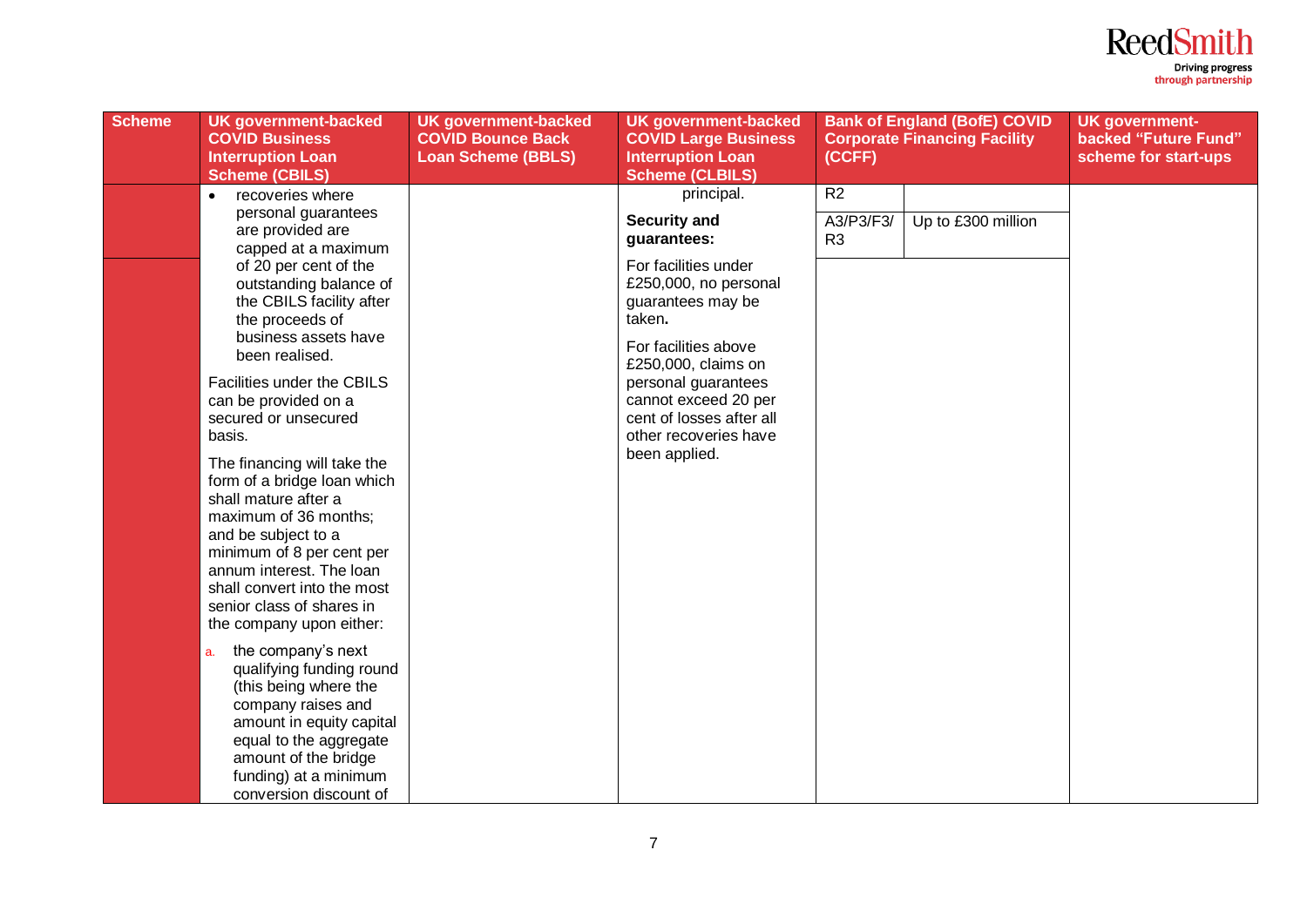

| <b>Scheme</b>               | <b>UK government-backed</b><br><b>COVID Business</b><br><b>Interruption Loan</b><br><b>Scheme (CBILS)</b>                                                                                                                                                   | <b>UK government-backed</b><br><b>COVID Bounce Back</b><br><b>Loan Scheme (BBLS)</b> | <b>UK</b> government-backed<br><b>COVID Large Business</b><br><b>Interruption Loan</b><br><b>Scheme (CLBILS)</b> | <b>Bank of England (BofE) COVID</b><br><b>Corporate Financing Facility</b><br>(CCFF) | <b>UK government-</b><br>backed "Future Fund"<br>scheme for start-ups |
|-----------------------------|-------------------------------------------------------------------------------------------------------------------------------------------------------------------------------------------------------------------------------------------------------------|--------------------------------------------------------------------------------------|------------------------------------------------------------------------------------------------------------------|--------------------------------------------------------------------------------------|-----------------------------------------------------------------------|
|                             | 20 per cent; or<br>the company's next<br>b.<br>non-qualifying round<br>(this being where the<br>company raises less<br>equity capital than the<br>aggregate amount of<br>the bridge funding) at<br>the election of the<br>majority of matched<br>investors. |                                                                                      |                                                                                                                  |                                                                                      |                                                                       |
|                             | In the event of a sale or<br>IPO, or maturity of the loan;<br>the loan shall either convert<br>into equity at a Discount<br>Rate or be repaid with a<br>redemption premium.                                                                                 |                                                                                      |                                                                                                                  |                                                                                      |                                                                       |
|                             | The Government shall be<br>entitled to transfer the loan<br>to an institutional investor<br>acquiring a portfolio of<br>loans in at least ten<br>companies; or to entities<br>within or wholly owned by<br>central government<br>departments.               |                                                                                      |                                                                                                                  |                                                                                      |                                                                       |
|                             | Further detail will be<br>published prior to the<br>launch of the scheme in<br>May 2020.                                                                                                                                                                    |                                                                                      |                                                                                                                  |                                                                                      |                                                                       |
| <b>Procedura</b><br>I items | <b>Procedural items:</b>                                                                                                                                                                                                                                    | <b>Procedural items:</b>                                                             | <b>Procedural items:</b>                                                                                         | <b>Procedural items:</b><br>Offers from issuers to sell                              | <b>Procedural items:</b>                                              |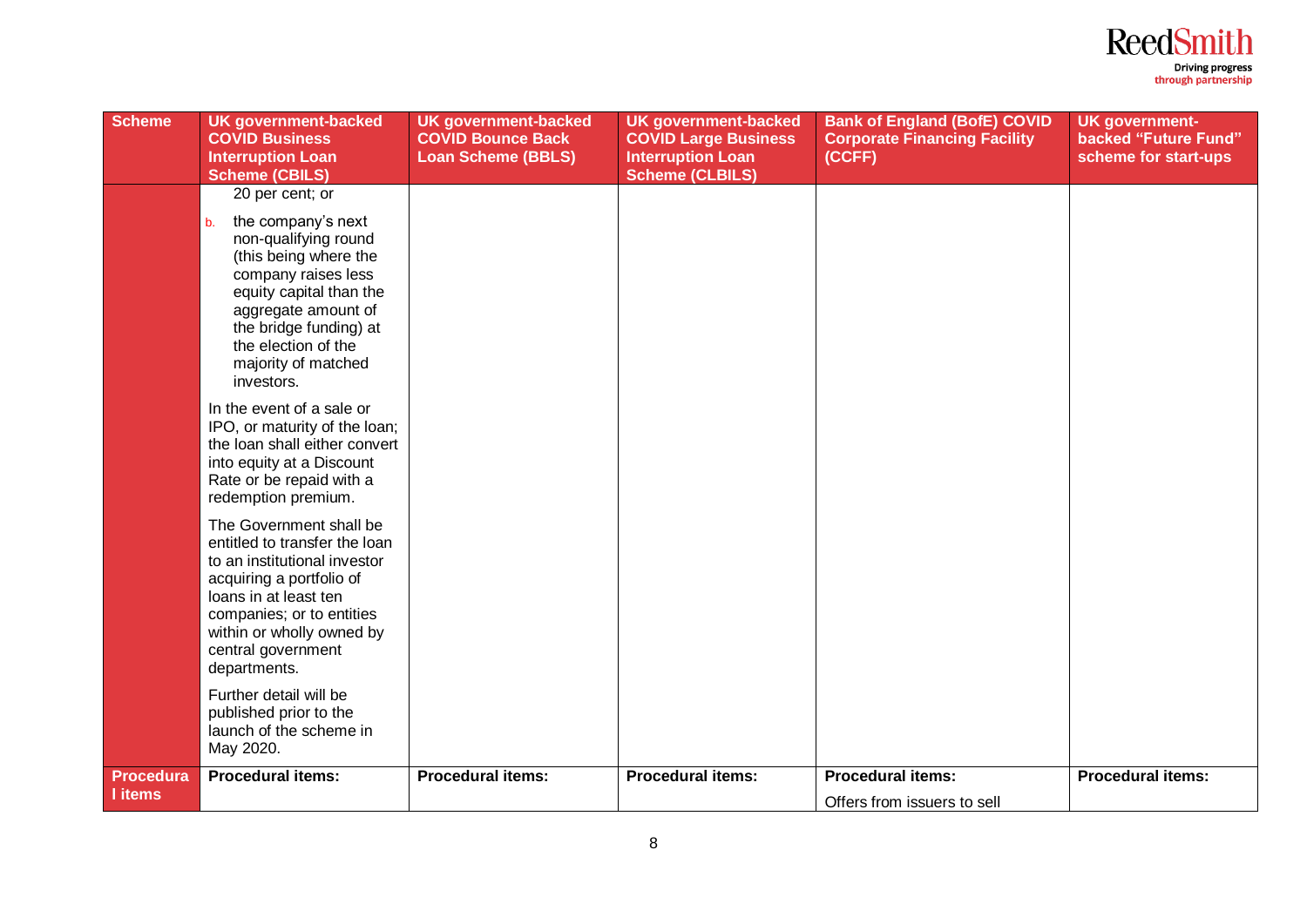

| <b>Scheme</b>                     | <b>UK government-backed</b><br><b>COVID Business</b><br><b>Interruption Loan</b><br><b>Scheme (CBILS)</b>                                                                                                                                                                                                                                                                                                                                                                                                                                                                                           | <b>UK government-backed</b><br><b>COVID Bounce Back</b><br><b>Loan Scheme (BBLS)</b>                                                                                                                                                                                                                                                                                                                                                                                                                                                                                                                                          | <b>UK government-backed</b><br><b>COVID Large Business</b><br><b>Interruption Loan</b><br><b>Scheme (CLBILS)</b>                                                                                                                                                                                                                                                                                                                                                                                                                                                                                                                                       | <b>Bank of England (BofE) COVID</b><br><b>Corporate Financing Facility</b><br>(CCFF)                                                                                                                                                                                                                                                                                                                                                                                                                                                                                                                                                                                                                                                                                                                                                                                                                                                                                                                                                                                                                                        | <b>UK government-</b><br>backed "Future Fund"<br>scheme for start-ups                        |
|-----------------------------------|-----------------------------------------------------------------------------------------------------------------------------------------------------------------------------------------------------------------------------------------------------------------------------------------------------------------------------------------------------------------------------------------------------------------------------------------------------------------------------------------------------------------------------------------------------------------------------------------------------|-------------------------------------------------------------------------------------------------------------------------------------------------------------------------------------------------------------------------------------------------------------------------------------------------------------------------------------------------------------------------------------------------------------------------------------------------------------------------------------------------------------------------------------------------------------------------------------------------------------------------------|--------------------------------------------------------------------------------------------------------------------------------------------------------------------------------------------------------------------------------------------------------------------------------------------------------------------------------------------------------------------------------------------------------------------------------------------------------------------------------------------------------------------------------------------------------------------------------------------------------------------------------------------------------|-----------------------------------------------------------------------------------------------------------------------------------------------------------------------------------------------------------------------------------------------------------------------------------------------------------------------------------------------------------------------------------------------------------------------------------------------------------------------------------------------------------------------------------------------------------------------------------------------------------------------------------------------------------------------------------------------------------------------------------------------------------------------------------------------------------------------------------------------------------------------------------------------------------------------------------------------------------------------------------------------------------------------------------------------------------------------------------------------------------------------------|----------------------------------------------------------------------------------------------|
| and<br>further<br>informatio<br>n | Borrowers should approach<br>their own bank, via its<br>website in the first instance<br>or, approach one of the 40+<br>accredited lenders.<br>Rejection from one CBILS<br>accredited lender does not<br>mean an SME is unable to<br>approach other accredited<br>lenders.<br><b>Further information</b><br>From 25 March 2020, the<br>BBB is accelerating<br>accreditation for some<br>existing lenders to be able<br>to provide additional<br>variants of CBILS, and<br>accepting applications for<br>new lenders to undergo<br>accreditation.<br>Lenders must pay a fee to<br>access the scheme. | Borrowers should check the<br>BBB website to find out<br>which lenders provide the<br>BBLS. There will be a short<br>online application form on<br>their lender's website,<br>which will self-certify<br>whether they are eligible. In<br>the first instance,<br>businesses, where<br>possible, should approach<br>their own BBLS accredited<br>provider.<br>If a business has<br>successfully received loans<br>as part of the CBILS, it will<br>be able to transfer amounts<br>up to £50,000 to the BBLS<br>prior to 4 November 2020.<br><b>Businesses should discuss</b><br>the mechanics with their<br>accredited lender. | The BBB will operate the<br><b>CLBILS</b> via its accredited<br>lenders.<br>A prospective borrower<br>will need to approach a<br>lender who has the<br>discretion to determine<br>whether to lend.<br>Rejection from one<br>accredited lender does<br>not mean a prospective<br>borrower is unable to<br>approach other accredited<br>lenders.<br><b>Accredited Lenders</b><br>making use of the scheme<br>will pay a small fee in<br>order to benefit from a<br>partial (80 per cent)<br>government guarantee on<br>each CLBILS facility.<br>Fees for accredited<br>lenders under the scheme<br>will vary according to the<br>length of the facility. | commercial paper should be<br>submitted by phone to the BofE's<br>sterling dealing desk between<br>10am and 11am.<br>The BofE requires issuers wishing<br>to offer securities in the primary<br>market to first contact the BoFE<br>directly to discuss eligibility or<br>submit their completed application<br>to CCFF-applications@<br>bankofengland.co.uk. The<br>application forms are available<br>online. (Note that a guarantee<br>may be needed if the commercial<br>paper is issued by an entity other<br>than the primary entity in the<br>group, and the issuer is not rated<br>as investment grade by credit<br>ratings agencies. Conditions<br>apply to the content or form of<br>that guarantee).<br>Eligible counterparties that wish to<br>offer commercial paper to the<br>BofE in the secondary market<br>must confirm the eligibility of<br>specific securities with the BofE<br>prior to offering them for sale,<br>using the template on the BofE's<br>website, and should contact<br>CCFF-applications@<br>bankofengland.co.uk.<br>The BofE aims to confirm the<br>eligibility of commercial paper as | Further detail on the<br>Future Fund and how to<br>apply will be published<br>in due course. |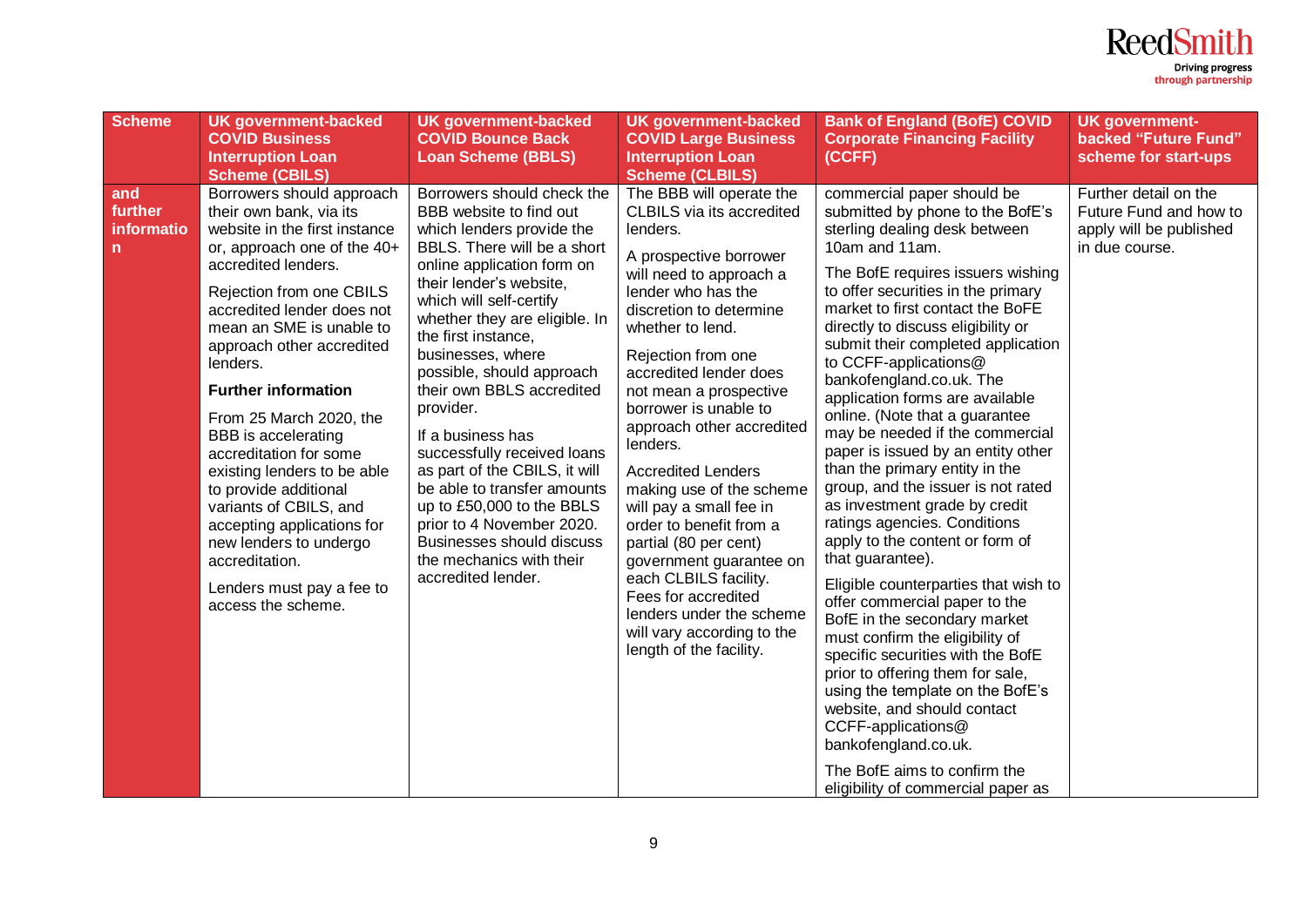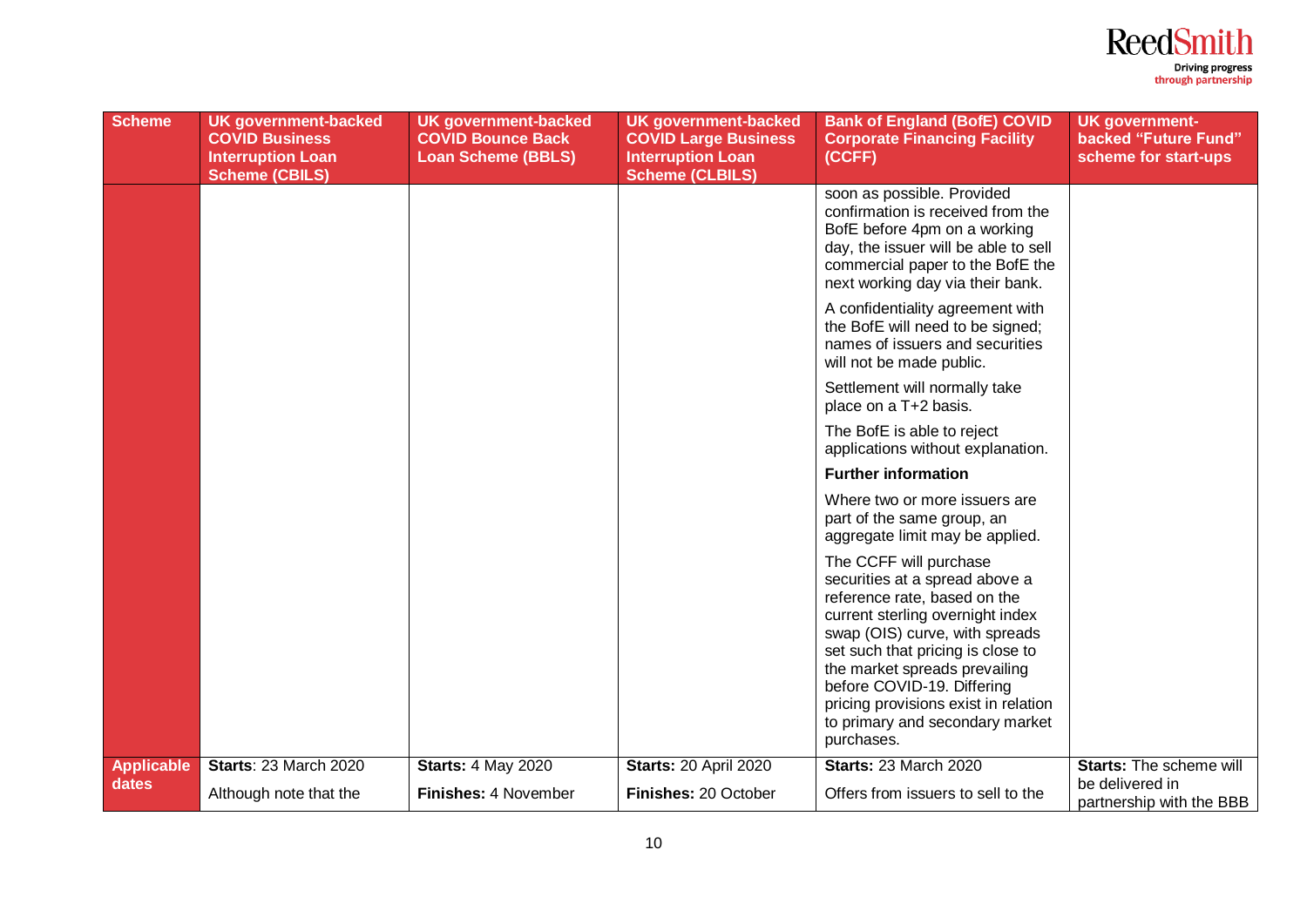![](_page_10_Picture_0.jpeg)

| <b>Scheme</b>                 | <b>UK government-backed</b><br><b>COVID Business</b><br><b>Interruption Loan</b><br><b>Scheme (CBILS)</b>                                                                                                                                                                                                                                                                                                                                                                                                                                                       | <b>UK government-backed</b><br><b>COVID Bounce Back</b><br><b>Loan Scheme (BBLS)</b>                                                                                                                                                                                                                        | <b>UK government-backed</b><br><b>COVID Large Business</b><br><b>Interruption Loan</b><br><b>Scheme (CLBILS)</b>                                                                                                                                                                                          | <b>Bank of England (BofE) COVID</b><br><b>Corporate Financing Facility</b><br>(CCFF)                                                                                                                                                                                                                                                                                                            | <b>UK government-</b><br>backed "Future Fund"<br>scheme for start-ups                                                                                                 |
|-------------------------------|-----------------------------------------------------------------------------------------------------------------------------------------------------------------------------------------------------------------------------------------------------------------------------------------------------------------------------------------------------------------------------------------------------------------------------------------------------------------------------------------------------------------------------------------------------------------|-------------------------------------------------------------------------------------------------------------------------------------------------------------------------------------------------------------------------------------------------------------------------------------------------------------|-----------------------------------------------------------------------------------------------------------------------------------------------------------------------------------------------------------------------------------------------------------------------------------------------------------|-------------------------------------------------------------------------------------------------------------------------------------------------------------------------------------------------------------------------------------------------------------------------------------------------------------------------------------------------------------------------------------------------|-----------------------------------------------------------------------------------------------------------------------------------------------------------------------|
|                               | 'expanded scheme' to<br>enable the eligibility of<br>borrowers who are able to<br>provide security (i.e. who<br>were previously ineligible<br>because they could not<br>provide security) opened on<br>3 April 2020 and became<br>operational on 6 April 2020.<br>Any loans made to such<br>borrowers since 23 March<br>2020 can be brought within<br>the CBILS retrospectively,<br>provided that the borrower<br>meets the CBILS eligibility<br>criteria.<br>Finishes: this scheme will<br>initially run for six months<br>(likely until 30 September<br>2020) | 2020.                                                                                                                                                                                                                                                                                                       | 2020.                                                                                                                                                                                                                                                                                                     | BofE must be received and<br>accepted by 31 December 2020.<br>Firms are encouraged to apply as<br>early as cash flow pressures<br>arise.<br><b>Finishes:</b> it is scheduled to last<br>for at least 12 months, and will<br>continue for as long as necessary<br>to relieve cash flow pressures on<br>eligible firms.<br>The BofE will provide six months'<br>notice of withdrawal of the CCFF. | and will be launched in<br>May 2020.<br>Finishes: The scheme<br>will initially run until the<br>end of September 2020.                                                |
| <b>Useful</b><br><b>links</b> | This page provides a<br>$\bullet$<br>list of over 40<br>accredited lenders:<br>https://www.british-<br>business-<br>bank.co.uk/ourpartners/<br>coronavirus-business-<br>interruption-loan-<br>scheme-cbils-2/current-<br>accredited-lenders-and-<br>partners/.<br><b>British Business Bank</b><br>$\bullet$<br>FAQ <sub>s</sub> :                                                                                                                                                                                                                               | This page provides a<br>$\bullet$<br>list of accredited<br>lenders:<br>https://www.british-<br>business-<br>bank.co.uk/ourpartners/<br>coronavirus-business-<br>interruption-loan-<br>schemes/bounce-back-<br>loans/current-<br>accredited-lenders-and-<br>partners/<br>This page provides the<br>$\bullet$ | This page provides a<br>$\bullet$<br>list accredited<br>lenders:<br>https://www.british-<br>business-<br>bank.co.uk/ourpartner<br>s/coronavirus-<br>business-interruption-<br>loan-scheme-cbils-<br>2/current-accredited-<br>lenders-and-partners/.<br><b>British Business Bank</b><br>FAQ <sub>s</sub> : | HMT/BofE press release of 17<br>March 2020:<br>https://www.bankofengland.co<br>.uk/ news/2020/march/ hmt-<br>and-boe-launch-a-covid-<br>corporate-financing-facility<br>BofE Market Notice of 18<br>March 2020:<br>https://www.bankofengland.co<br>.uk/ markets/market-<br>notices/2020/ccff-market-<br>notice-march-2020                                                                       | This page provides<br>$\bullet$<br>the UK<br>Government's<br>guidance as well as<br>the Future Fund<br>headline terms:<br>https://www.gov.uk/g<br>uidance/future-fund |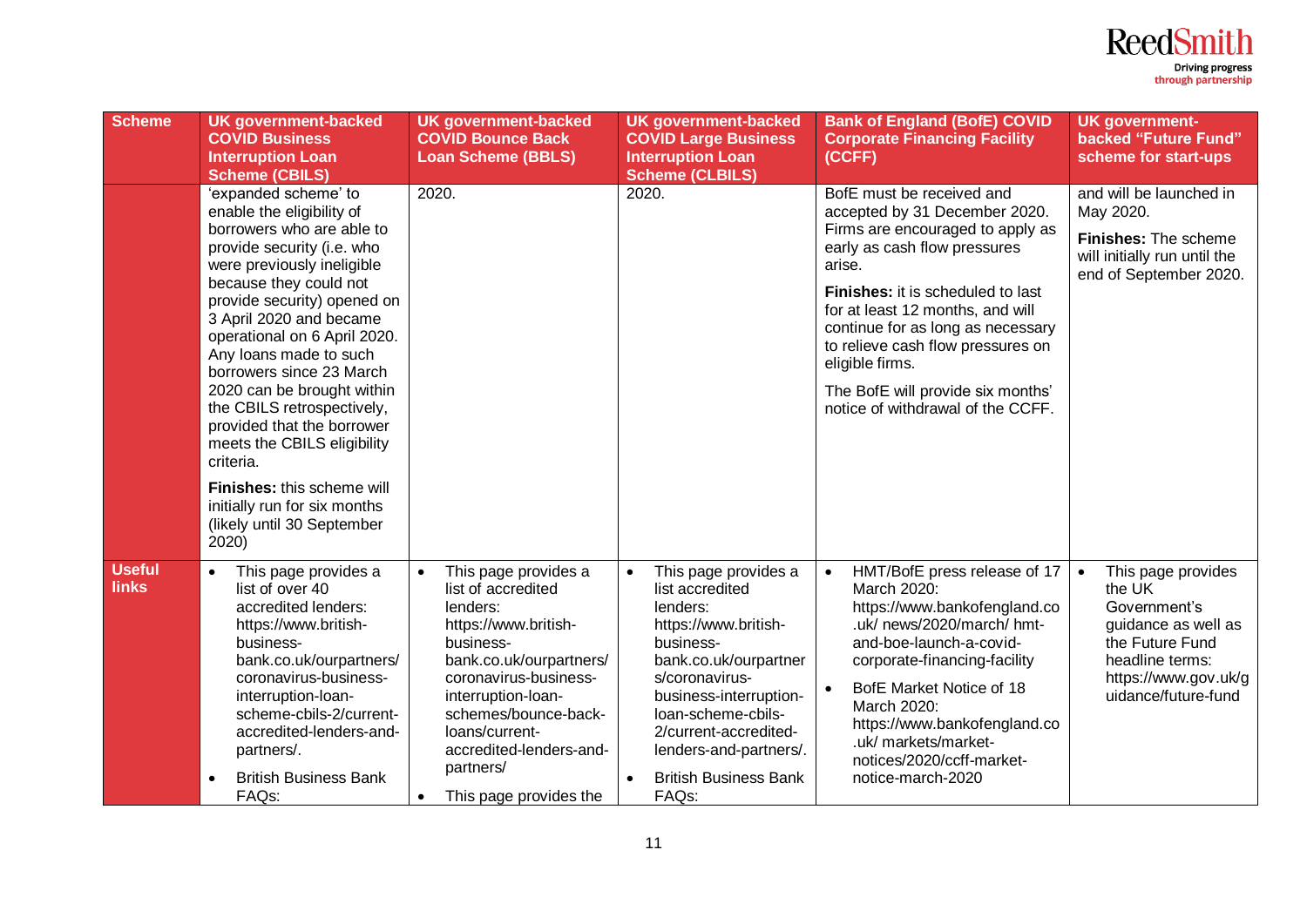![](_page_11_Picture_0.jpeg)

| <b>Scheme</b> | <b>UK government-backed</b><br><b>COVID Business</b><br><b>Interruption Loan</b><br><b>Scheme (CBILS)</b>                                               | <b>UK</b> government-backed<br><b>COVID Bounce Back</b><br><b>Loan Scheme (BBLS)</b>                                                                                                                                                                                                                                                                                                                                                                                                                                                    | <b>UK government-backed</b><br><b>COVID Large Business</b><br><b>Interruption Loan</b><br><b>Scheme (CLBILS)</b>                                               | <b>Bank of England (BofE) COVID</b><br><b>Corporate Financing Facility</b><br>(CCFF)                                                                                                                                                                                                                                                                                                                                                                                                                                                                                                                                                                                                                                                           | <b>UK government-</b><br>backed "Future Fund"<br>scheme for start-ups |
|---------------|---------------------------------------------------------------------------------------------------------------------------------------------------------|-----------------------------------------------------------------------------------------------------------------------------------------------------------------------------------------------------------------------------------------------------------------------------------------------------------------------------------------------------------------------------------------------------------------------------------------------------------------------------------------------------------------------------------------|----------------------------------------------------------------------------------------------------------------------------------------------------------------|------------------------------------------------------------------------------------------------------------------------------------------------------------------------------------------------------------------------------------------------------------------------------------------------------------------------------------------------------------------------------------------------------------------------------------------------------------------------------------------------------------------------------------------------------------------------------------------------------------------------------------------------------------------------------------------------------------------------------------------------|-----------------------------------------------------------------------|
|               | https://www.british-<br>business-<br>bank.co.uk/ourpartners/<br>coronavirus-business-<br>interruption-loan-<br>scheme-cbils-2/cbils-<br>faqs-for-smes/. | press release from<br>HMT 27 April 2020:<br>https://www.gov.uk/gov<br>ernment/news/small-<br>businesses-boosted-<br>by-bounce-back-loans<br>The UK Government's<br>$\bullet$<br>guidance page:<br>https://www.gov.uk/guid<br>ance/apply-for-a-<br>coronavirus-bounce-<br>back-loan<br><b>British Business Bank</b><br>$\bullet$<br>FAQ <sub>S</sub> :<br>https://www.british-<br>business-<br>bank.co.uk/ourpartners/<br>coronavirus-business-<br>interruption-loan-<br>schemes/bounce-back-<br>loans/faqs-for-small-<br>businesses/#f2 | https://www.british-<br>business-<br>bank.co.uk/ourpartner<br>s/coronavirus-<br>business-interruption-<br>loan-<br>schemes/clbils/faqs-<br>for-businesses/#f10 | BofE information for issuers of<br>$\bullet$<br>20 March 2020:<br>https://www.bankofengland.co<br>.uk/news/2020/march/the-<br>covid-corporate-financing-<br>facility.<br>BofE further information for<br>issuers:<br>https://www.bankofengland.co<br>.uk/ markets/bank-of-england-<br>market-operations-<br>guide/information-for-<br>participants<br>ICMA Euro commercial paper<br>materials:<br>https://www.icmagroup.org/Ne<br>ws/news-in-brief/icma-euro-<br>commercial-paper-ecp-<br>materials-to-be-made-<br>available-to-the-wider-market/<br>Details of banks that can<br>assist with commercial paper<br>issuance are listed on UK<br>Finance's page:<br>https://www.ukfinance.org.uk/<br>covid-19-corporate-financing-<br>facilities |                                                                       |